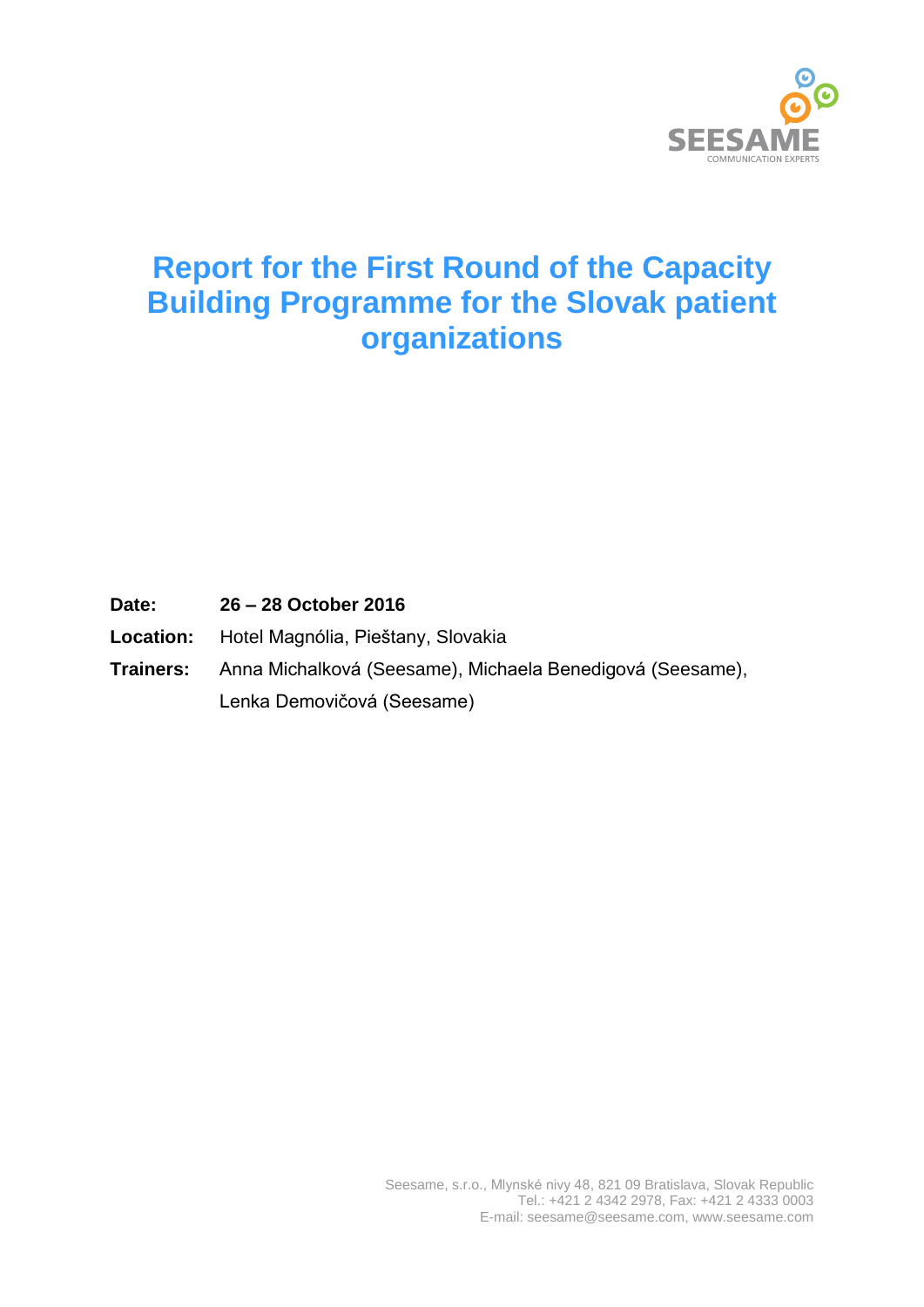

# **Content**

- **1. Introduction**
- **2. Participants**
- **3. Agenda**
- **4. Conclusion of the first training session of Capacity Building Programme**
- **5. Evaluation of the CBP**
- **6. Capacity Building programme in pictures**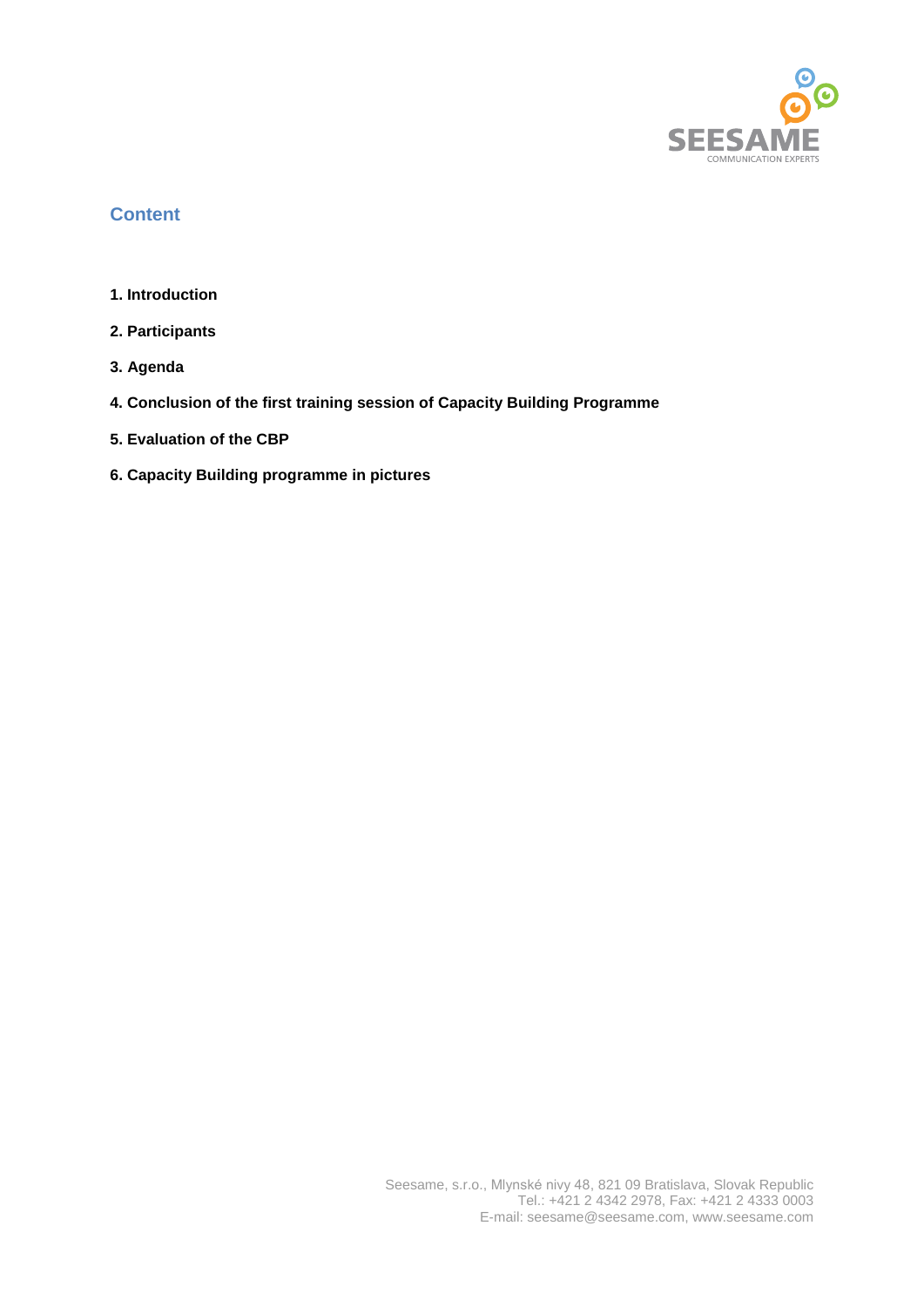

# **1. Introduction**

The Capacity Building Programme took place on 26 – 28 October in Hotel Magnolia in Piestany.

The purpose was to deliver a capacity building training focusing on ethics and transparency, presentation and negotiation skills, advocacy and campaigning to selected 13 Slovakian patient organizations.

The main objective of the training was to strengthen the capacity of patient organizations in the abovementioned areas, which were selected in consultation with the patient organizations, and based on their identified needs. This training programme was delivered in Slovak language.

Two certified trainers presented and trained during the session. The trainings were conducted in an interactive format, supporting also group work, which enhanced cooperation among the patient organizations. Practical tools were used in order to improve presentation skills, including cameras and video technology.

# **2. Participants**

| <b>Patient Organizations</b>                   | <b>Seesame Trainers</b> |
|------------------------------------------------|-------------------------|
|                                                |                         |
| 1. Spoločnosť Parkinson Slovensko              | Michaela Benedigová     |
| 2. Občianske združenie Odyseus                 | Anna Michalková         |
| 3. Nadacia na pomoc onkologickym pacientom     | Lenka Demovičová        |
| 4. Liga proti reumatizmu na Slovensku          |                         |
| 5. Lymfoma Slovensko                           |                         |
| 6. Otvorme dvere, otvorme srdcia (ODOS)        |                         |
| 7. Združenie sclerosis multiplex Nádej         |                         |
| 8. OZ Šťastie si ty                            |                         |
| 9. Zväz diabetikov Slovenska, ZO Levice        |                         |
| 10. Slovenské združenie stomikov SLOVILCO      |                         |
| 11. Spoločnosť psoriatikov a atopikov SR       |                         |
| 12. OZ Omega (rep. of Liga za duševné zdravie) |                         |
| 13. Europacolon                                |                         |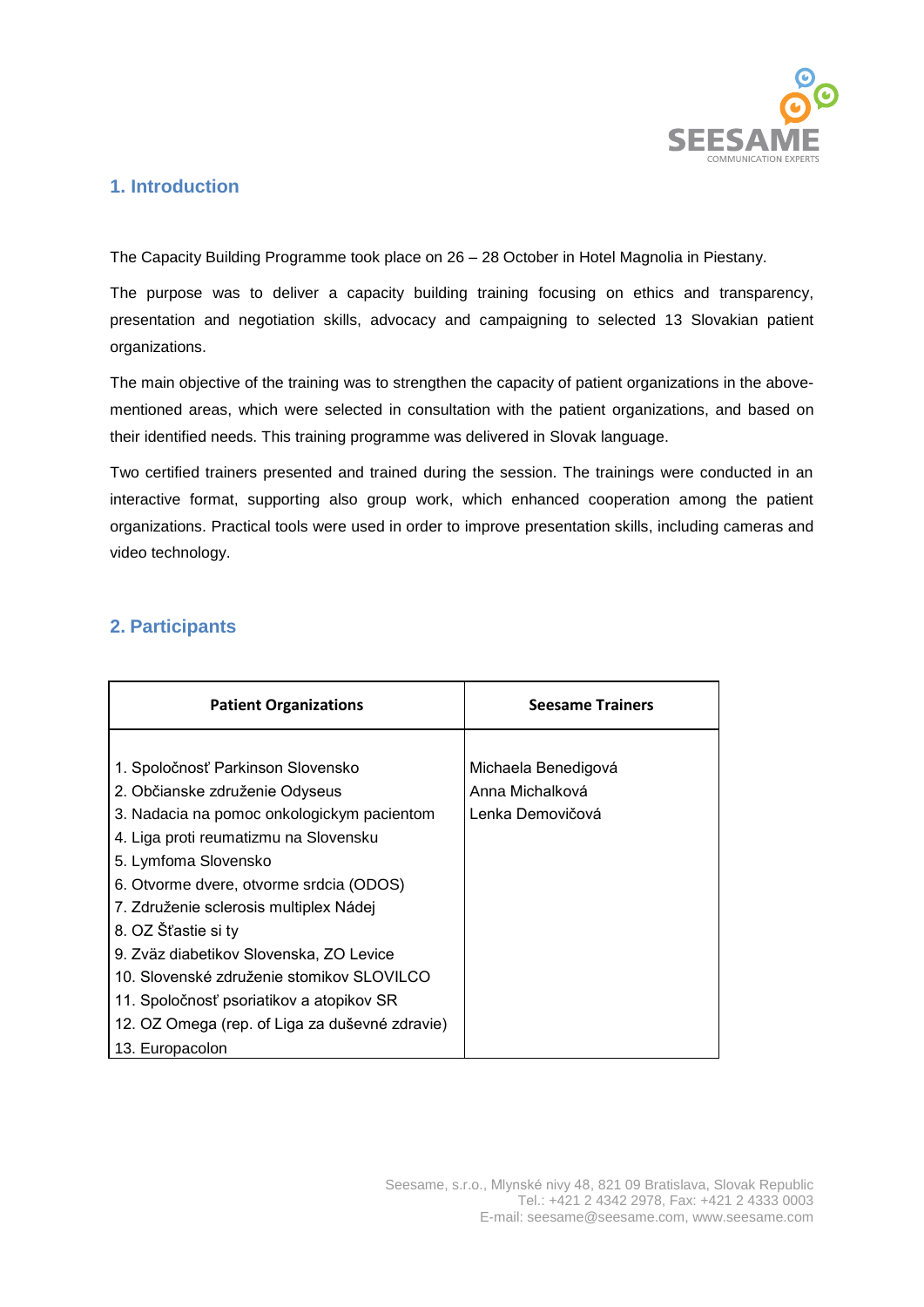

# **3. Agenda**

# **DAY 1 October 26**

Welcome Dinner with the topic of ethics and transparency (the role and importance of ethical and transparency frameworks in planning and implementing activities)

# **DAY 2 October 27**

- Presentation skills (practical tools and methods to improve presentation skills)
- Campaigning (showcase, methods and principles of succesful campaigns)

# **DAY 3 October 28**

- Advocacy (advocacy tools and methods to implement the goals identified by patient organizations)
- Negotiation skills (negotiation techniques to effectively liaise with donors and partners, such as the Ministry of Health and/or health insurance companies)

# **Day 1 October 26**

# **Ethics and transparency**

The Training started after dinner with an interactive exercise. The aim of the exercise was to help the patient organizations (POs) to get to know each other: who is representing the organizations, what are the specific or unique information about the organizations etc. The POs also specified their expectations of the training module, which were summarized and then compared with the outcomes at the end of the training.

The first training was focused on ethics and transparency. The representative of AOPP, Petra Balážová, introduced the purpose of the training and the cooperation between AOPP and EPF. The main objective of the training was to learn about the role and importance of ethical and transparency frameworks in planning and implementing activities of the POs.

The representatives of Seesame, introduced their activities with patient organizations in Europe and their experience with the trainings of the POs in Hungary, Poland, Turkey and Czech Republic. This was meant to serve not only as an introduction, but also an inspiration for the POs, so that they are aware of the activities conducted by their counterparts in Europe.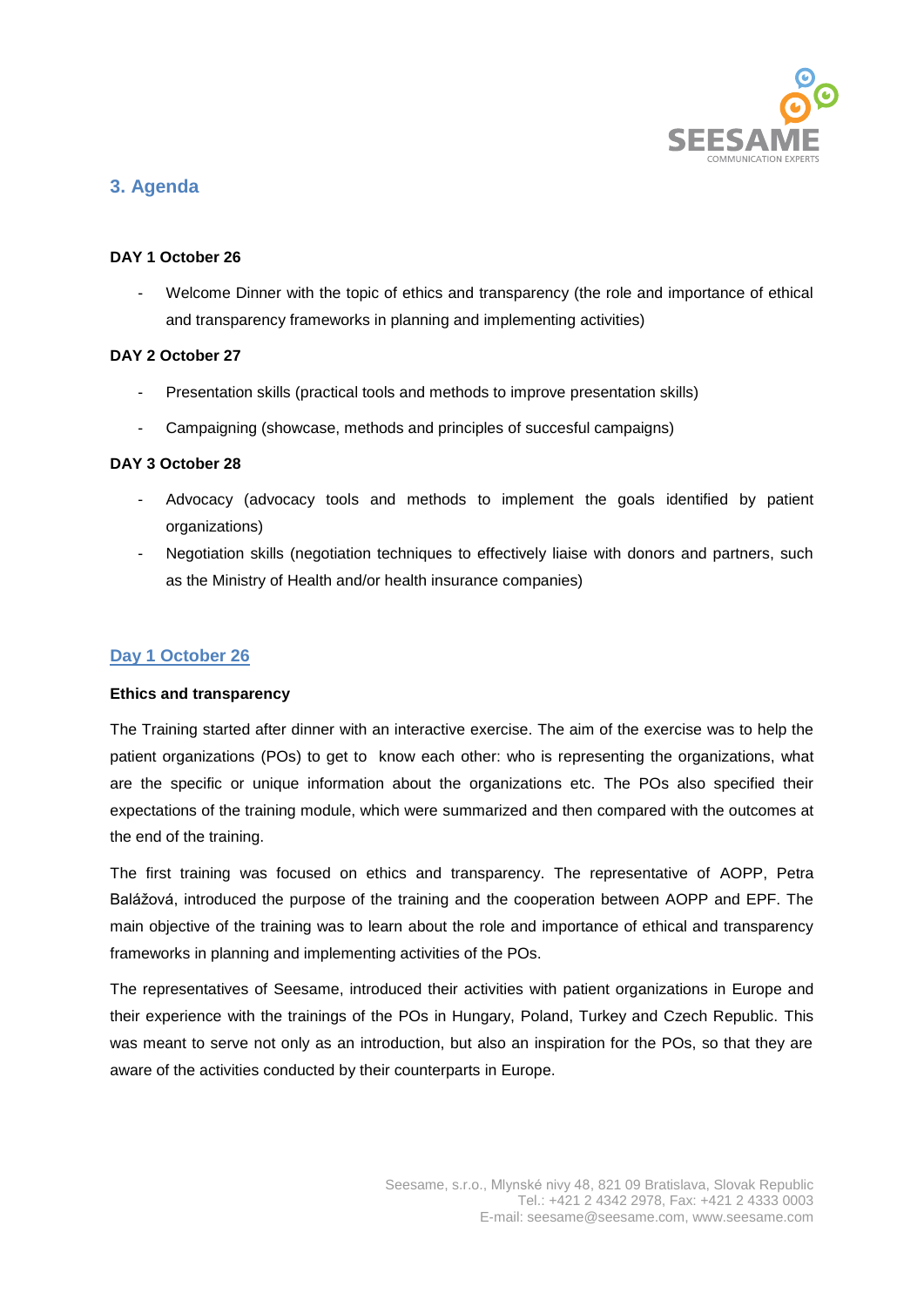

# **Day 2 October 27**

#### **Block 1 - Presentation Skills**

The POs had to prepare a brief presentation about their organizations. They had 15 minutes to prepare the presentation and five of them were selected to present their activities on the camera.

After the analysis of the recorded presentations, Seesame provided a presentation featuring practical tools, methods and recommendations on how the POs could improve their presentation skills. Seesame also went through the particulars necessary to be part of the each presentation. The theory was supported by video examples of good presentations (and presenters), speaking about health care topics (e.g. selected Slovak TED-X speakers talking about various healthcare topics). All of the presentations were interactive, engaging the POs in analyzing the videos, and asking them various questions.

After the break, POs were divided into two working groups: one group was asked to prepare presentations for potential donors, and the other for the Ministry of Health. . Both groups discussed how to set the goals of the presentation, how to develop the messaging, what is important to say, and how to present to the specific target group.

The POs prepared the presentations based on the specific aims and goals of their own POs. The representatives of both groups were then presenting while being recorded on the camera. The exercise was used in order to practice the presentation techniques and messaging. The recorded presentations were then analyzed by the entire group, and all of the participants gave feedback to each other during the exercise.

#### **Block 2 - Campaigning**

Seesame presented the theory of campaigning, focusing on the elements which make campaigns good. A set of best practices from both local and international campaigns were also presented to the POs. The campaigns were analyzed together with the POs, focusing on those aspects which are relevant for the campaigns of the POs.

The group was then divided into smaller groups of 3 - people, based on their previous experience with developing and leading campaigns. Seesame distributed a "Check list" of a good campaign. All of the groups discussed selected campaigns of their own POs, and evaluated them based on the provided check list. The trainers discussed the campaigns with each group and advised them how to design effective and successful campaign, and how to evaluate their impact.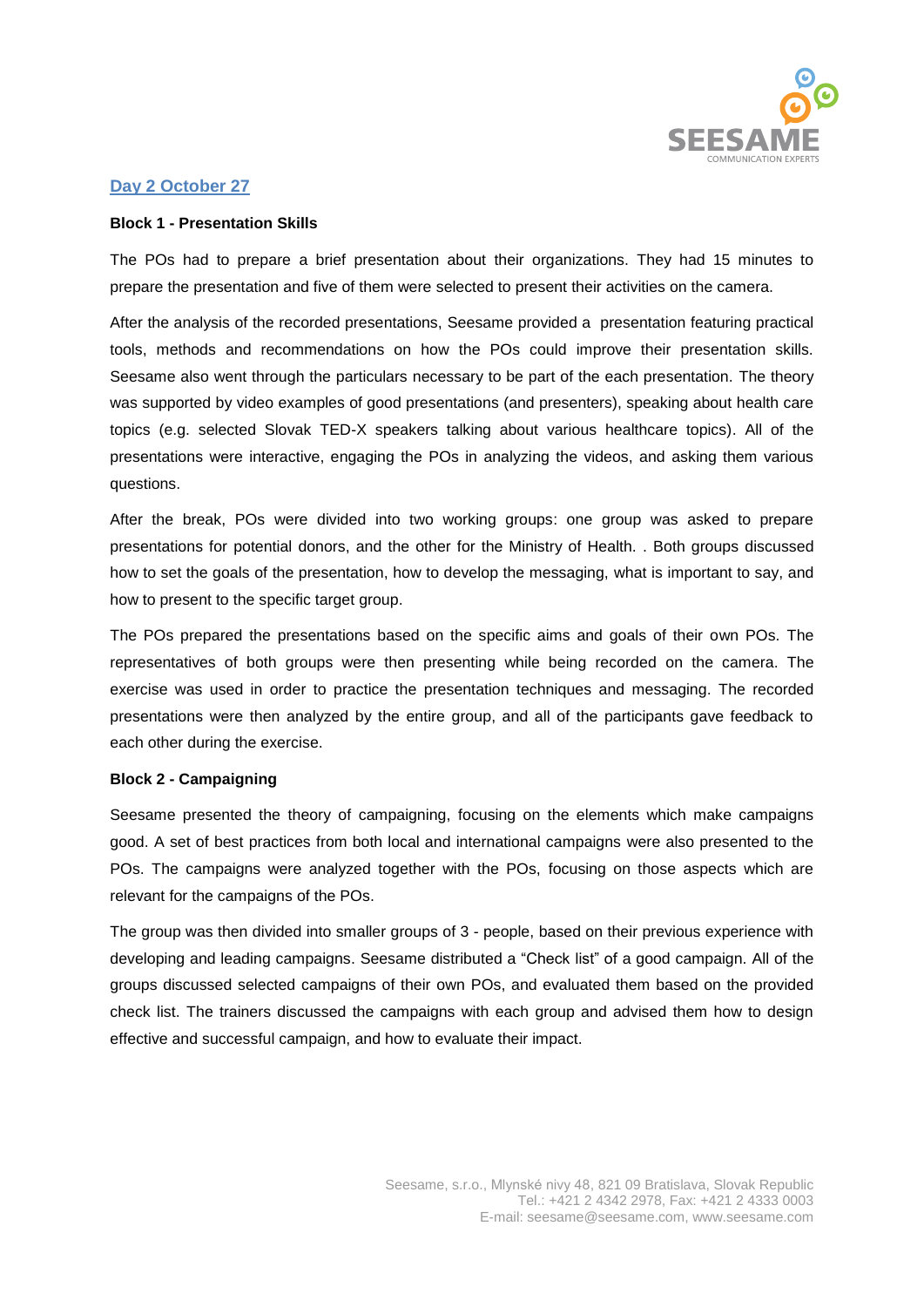

# **DAY 3 October 28**

#### **Block 1 - Advocacy**

Seesame presented the advocacy tools and methods, which should help the POs to develop their advocacy messaging, and reach their advocacy goals. The POs were introduced to a useful technique of the "funnel", which the POs got to practice through an exercise, developing messaging on the topic: "Why is it important for POs to be part of the categorization committee at the Ministry of Health?". The participants then practiced the techniques divided into two different groups:

Group 1: Prevention and early diagnosis should be the real priority for the Ministry of Health

Group 2: Psycho-social support should be a regular part of healthcare and it should therefore by reimbursed by state health insurance

The trainers facilitated both groups, helped with the message development, and gave feedback to the group members. Both groups then presented the outcomes of the exercises to each other, and lessons learned were noted for further activities.

### **Block 2 - Negotiation skills**

The training was concluded by the session on negotiations skills. The session was done interactively, using a debating technique for negotiations. The POs were divided into two groups, one representing patient organization, the other Ministry of Health. A negotiation simulation was enacted on the topic: POs should be part of decision making processes (categorization committee) at the Ministry of Health. Seesame also provided the POs with theoretical presentation on negotiation skills, and a check list on what not to forget when preparing for a negotiation. Analysis of the simulation was also conducted.

# **4. Conclusion of the first training session of Capacity Building Programme**

A total of 23 patient representatives were trained during the first round of the capacity building programme.

With regards to the next phase, the POs were asked to identify specific projects which they will prepare for training session II in February 2017. Coaching for the projects will be taking place in the interim period.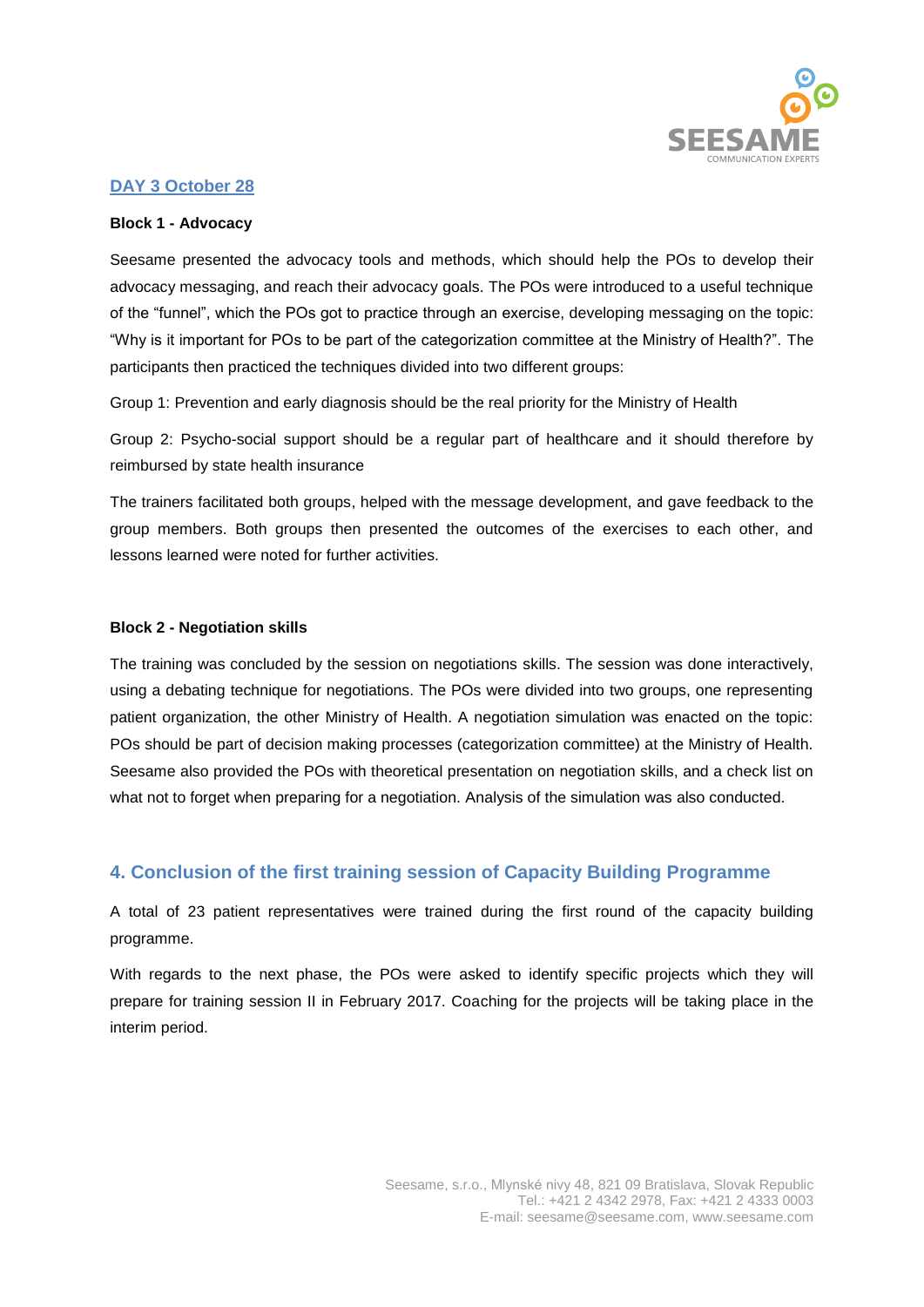

# **5. Evaluation of the Capacity Building Program**

## **After the CBP, all the patient organizations were asked to provide us with feedback by filling out evaluation forms. The feedback we have received was very positive.**

**100 %** of the respondents: program fulfilled their expectations

**100 %** of the respondents: satisfaction with the content and structure of the workshops

#### **Positive feedback to the individual training modules:**

**100 %** fully agreed that the workshop fulfilled their expectations

## **All of the participants stated that the acquired knowledge is very or partially applicable in their work.**

Is the acquired knowledge applicable in your work?

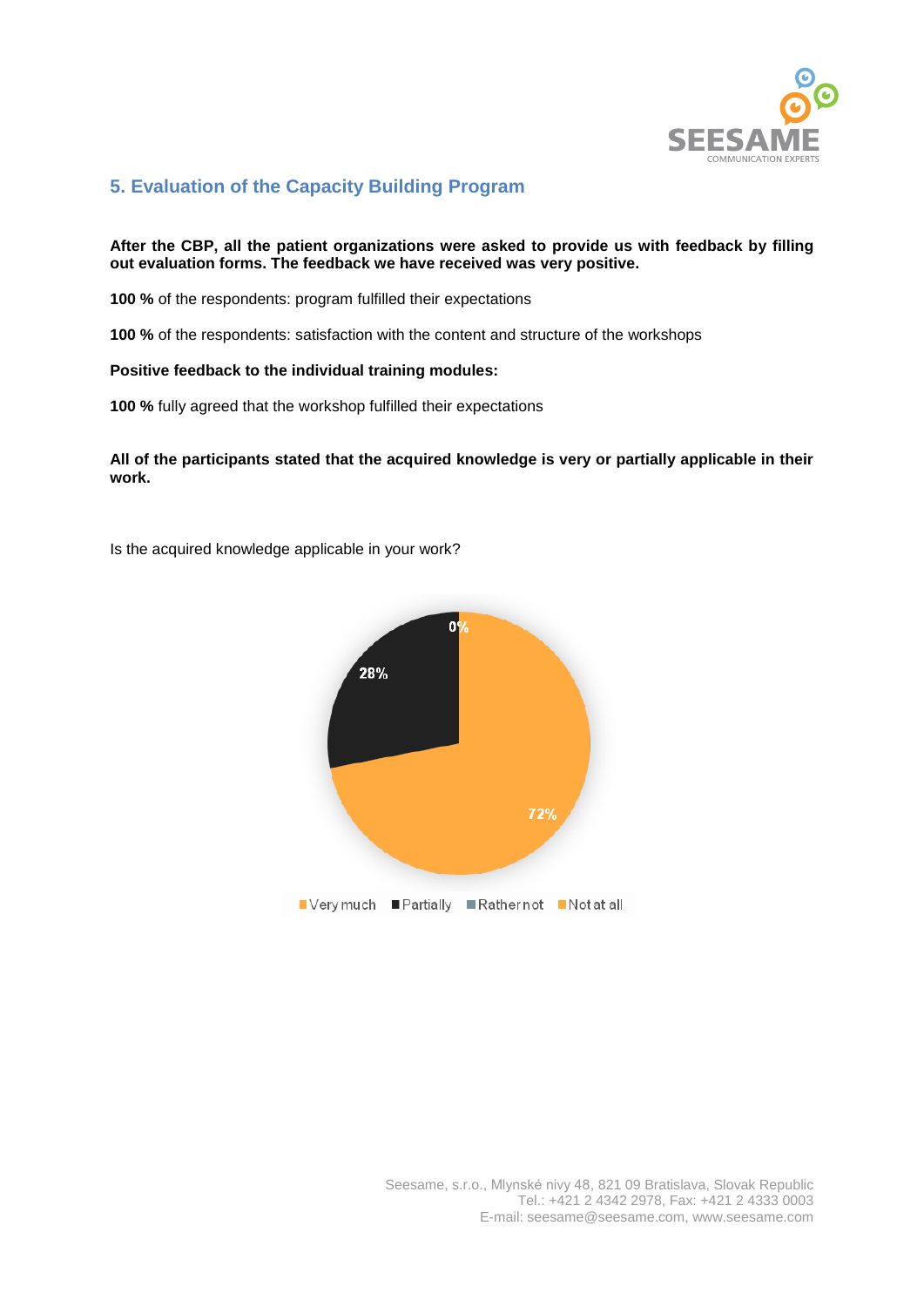

**Participants appreciated the format of the training including presentation, individual assignments and collaborative assignment.** 



# **Individual assignments**

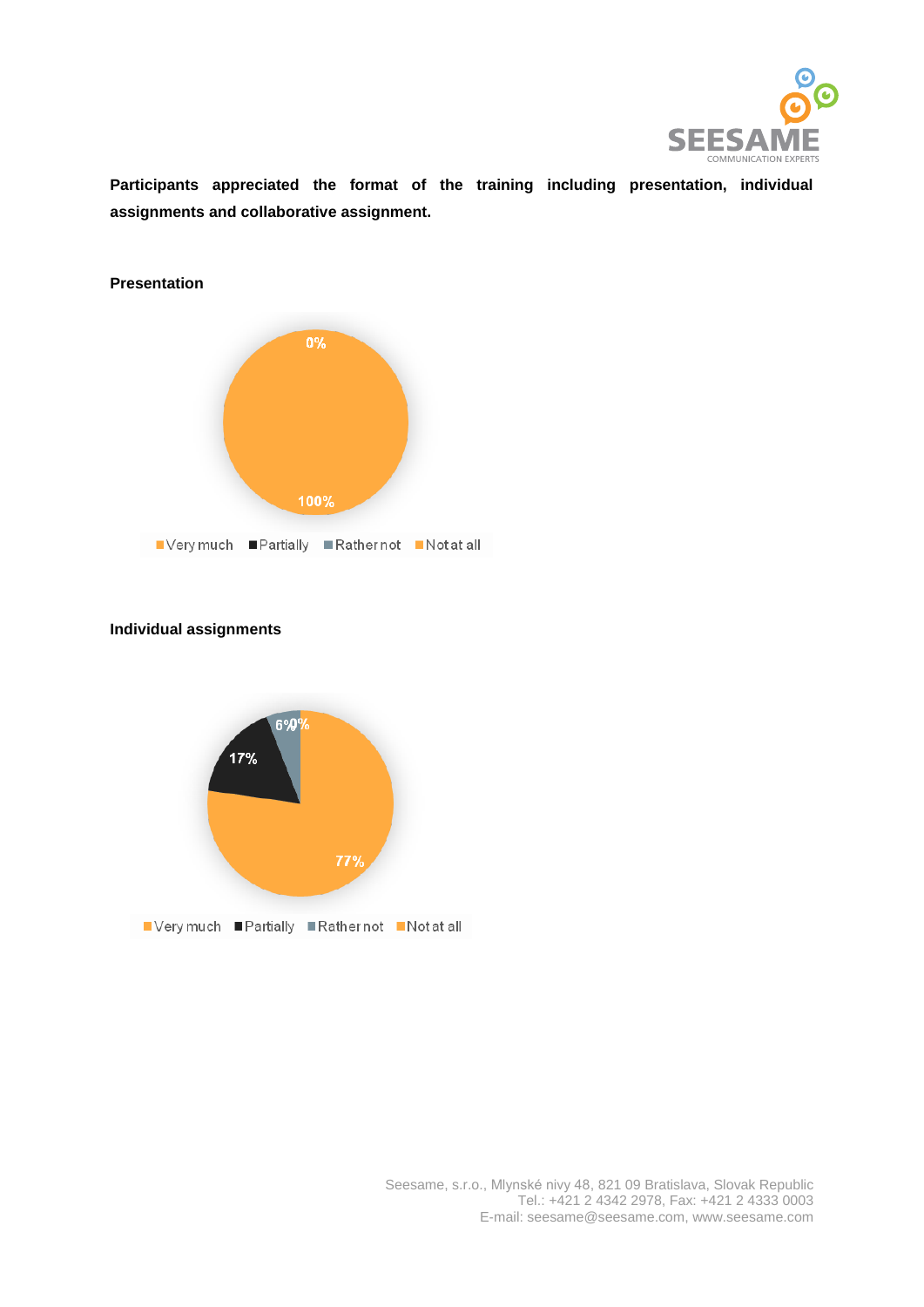

## **Collaborative assignment**



## **Overall satisfaction**

- "Attitude of the lectures was great and accommodating."
- "Atmosphere was excellent, very creative and pleasant."
- $\triangleright$  "The level of the lectures professionality was very professional."
- "The level of professionality and benefits of individual modules was very professional."

**All of the respondents stated that thanks to the program they have gained important information and skills which they can use further in their organizations.**